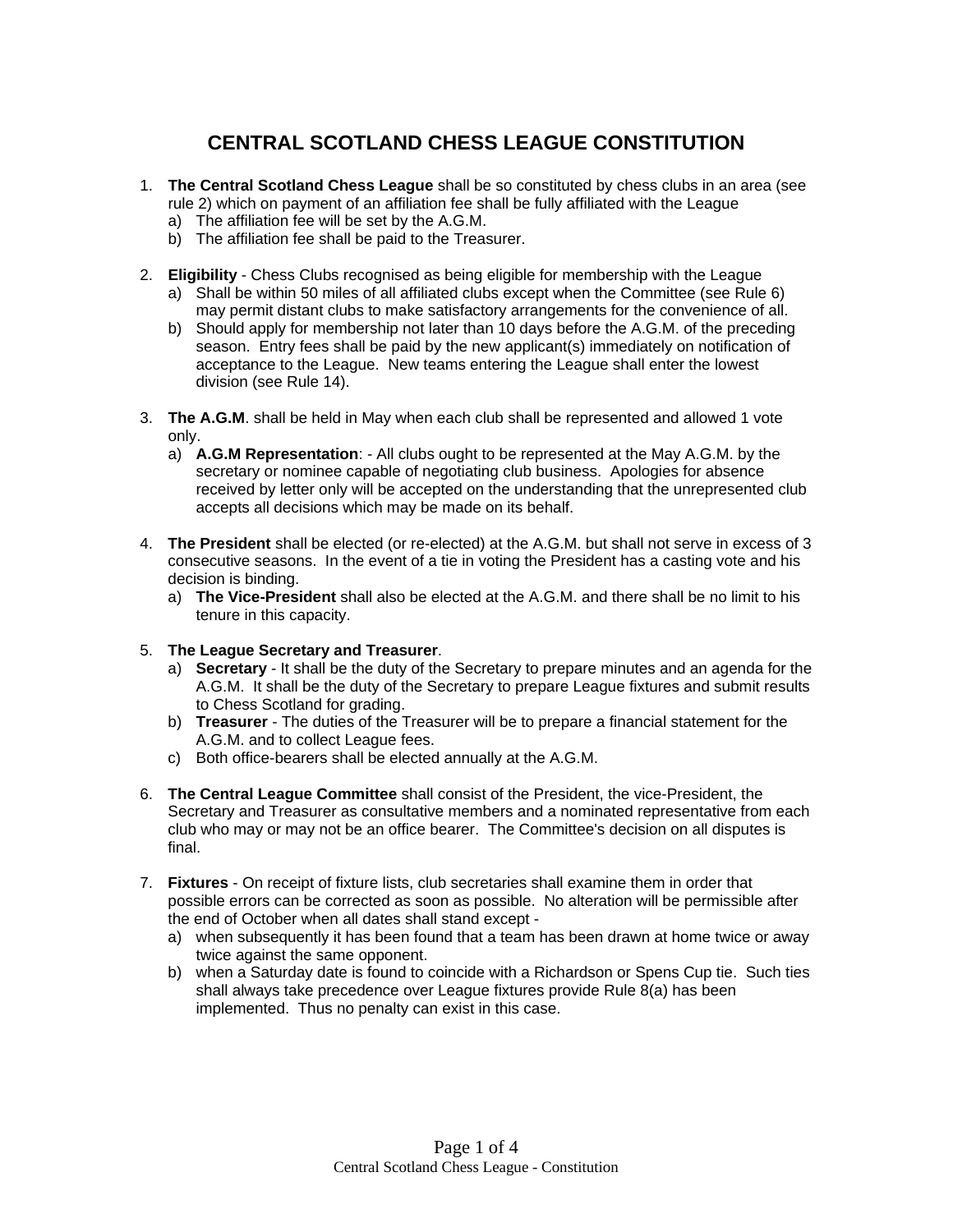### **8. Postponements**

- a) In giving notice of postponement, a team shall give 7 days prior notification to the secretary of the non-offending team. On receipt of this notice, the non-offending team shall offer 2 alternative dates and the match must be played not later than 1 calendar month from the date on the fixture list e.g. January 19th - February 19th.
- b) Notwithstanding the above, all league and k/o matches must be played by the 1st Saturday in May. This applies particularly to the last scheduled date in the fixtures.
- c) Notification of postponements should be addressed to the secretary of the club concerned. The League Secretary must also be informed of postponements by a representative of the offending club within 7 days. See also Rule 15.
- d) Failure to give 7 days notice shall entitle the non-offending team to claim the match 5-0 by default, but this claim is open to appeal to the League Committee. The Committee is entitled to deal with possible disputes over dates and interpretation of the Constitution and its decision shall be final
- 9. Teams shall play each of their opponents over 5 boards once at home and once away. The away team shall have white on 3 boards, the colours being drawn by lot immediately prior to the match.

### **10. Clocks**

- a) Use of clocks is compulsory. A visiting team may bring clocks when necessary.
- b) The rate of play shall be 30 moves in 60 minutes followed by 20 minutes to complete all remaining moves. Chess Scotland rules for quick-play finishes shall apply.
- 11. Where a club is sufficiently strong to enter more than one team in the league, the following rules shall apply ;
	- a) Intra-club matches (e.g. AvBvC) will be played in the earliest rounds of the fixtures
	- b) Nominated players Personnel for teams other than a club's lowest must be so designated before the commencement of the season. A nominated player can never play for a lower team once his name has been submitted. However on 1 occasion only per season a club is permitted to re-nominate 1 player for each team, notice of such being made in writing to the League Secretary. Only a nominated player from a higher team can be re-nominated.
	- c) A club having more than 1 team in the league may promote a player from a lower to any higher team up to three times in a season, but if that player makes a 4th appearance for that higher team, he will no longer be eligible for the lower team. The penalty for infringement of this rule shall be the loss of that particular board by default and the deduction of 1 board point from that team's total in the match.
- 12. All teams shall play in board order of strength and it shall be the duty of the team captain to submit his team list before commencement of the match. A player's last published grade is a legitimate criterion for board order. No player may play on a higher board than a player 100 or more points higher graded.
- 13. In games between individual players the scoring will be 1 point for a win, half a point for a draw and no points for a loss. 2 league points shall be awarded for each match won and 1 point for each match drawn.
- 14. The division winner shall be the team with the most match points over the season. In the event of a tie on match points, the winning team shall be that with the superior board difference. In the event of 2 or more teams finishing equal on both match and board points the results of the teams' individual match encounters will decide the champions. There will be relegation and promotion of 2 teams from each division. In the event of a tie on match points, game points and individual encounters the teams concerned shall play off. The rule on relegation and promotion may be overridden by the A.G.M.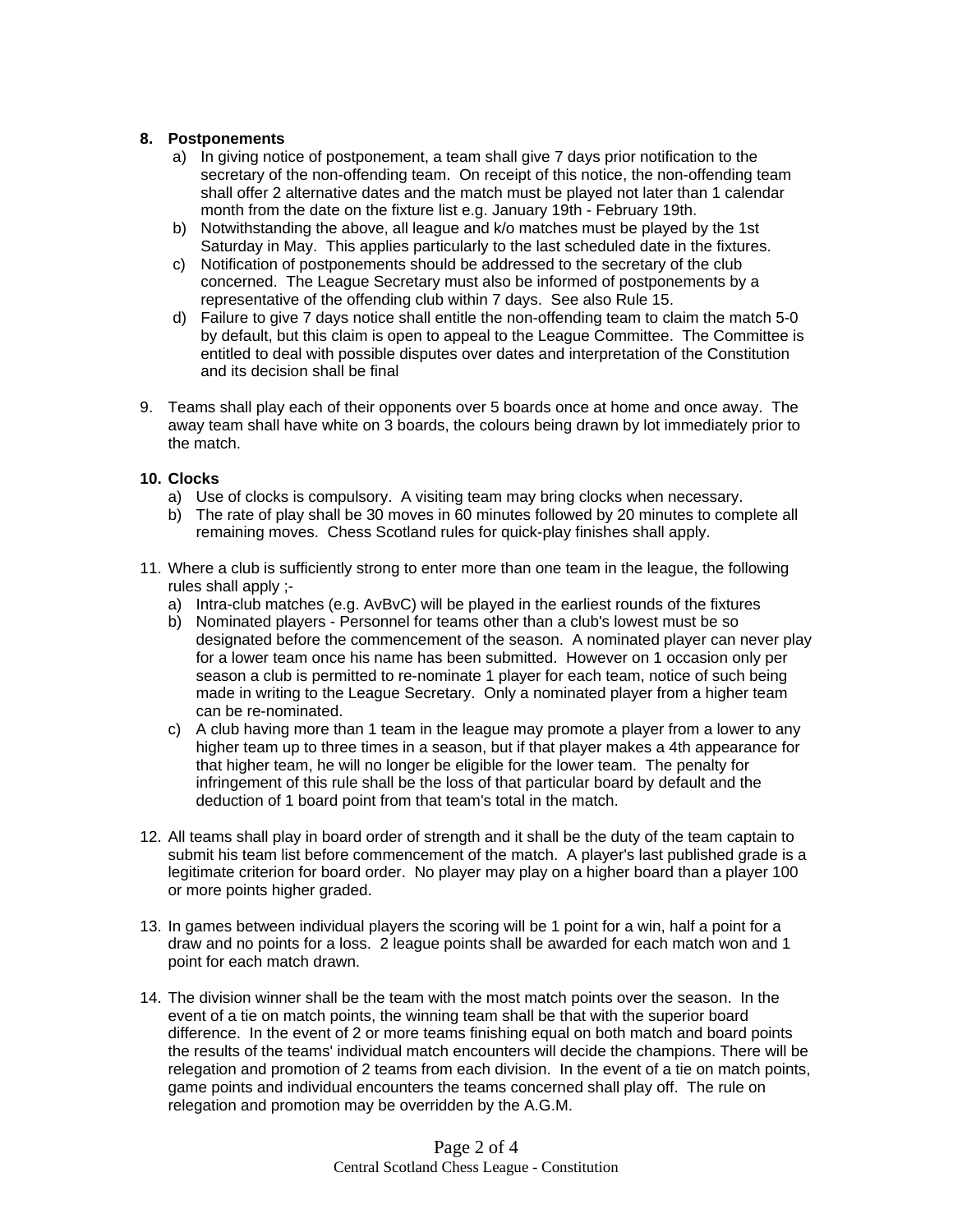- 15. **Notification of results**:- it shall be the duty of the secretary or team captain of both teams to inform the League Secretary or this delegate of match details within 7 days of the date of the match. Failure by any representative to inform the League Secretary of the result within 7 days will bring forth a written reprimand for a first offence. A further offence shall be penalised by a fine determined by the Committee.
- 16. A match game between 2 players shall not be combined with a club knock-out competition tie.
- 17. **Transfers**:- if a player should leave his club to join another in the league he will be eligible to play for his new club provided :
	- a) He has not played more than 3 match games against Central League teams for his previous club during the current season
	- b) He joins his new club before January 31st of the current season and is a full member thereof at that date
	- c) He has not played for more than 1 previous Central league club that season. Otherwise his eligibility will only operate from the commencement of the next new season. **Exemption** : if a player has previously played for his old club only the Richardson or Spens cup competitions that season he will be immediately available for League play with his new club and 17a and 17b will not apply. He could still be barred under 17c

All notifications of transfer must be addressed to the League Secretary.

- 18. **Match dates**; Club meeting times shall, if possible, be made known at the May AGM and in the case of Saturday afternoon matches rule 7b shall strictly apply. In the event of a disagreement over fixture dates the League Committee's decision shall be final.
- 19. **Match Duration and Playing Times**:- Midweek evening matches shall commence at 7p.m. unless previously agreed by the clubs. If any player is absent at the official starting time his opponent will start the clock at that time.
- 20. **Defaulting Player** ;- When a team commences a match with fewer than 5 players the opposing team shall after 1 hour from the start of play claim such games by default.
- 21. **Substitution:-** There can be no substitution's after the exchange of team lists by the captains and the clocks have been started.

### **22. Constitution Amendments**

The above constitution may be altered only by an AGM or a physical meeting of the League Committee. Decisions reached by the Committee after consultation by telephone are open to appeal. All Central League matches and KO ties shall be governed by current FIDE laws where pertinent.

### **General ;-**

- a) Clubs are required to send a list of their nominated A/B teams to the League Secretary before their 1st match. Otherwise teams in their opening fixture may be regarded as their nominations
- b) Clubs should send name, address (e-mail is preferred) and phone number of their secretary and club captains to the League Secretary, preferably before 6th September, to update the League Directory.
- c) League fees should be paid by 24th October.